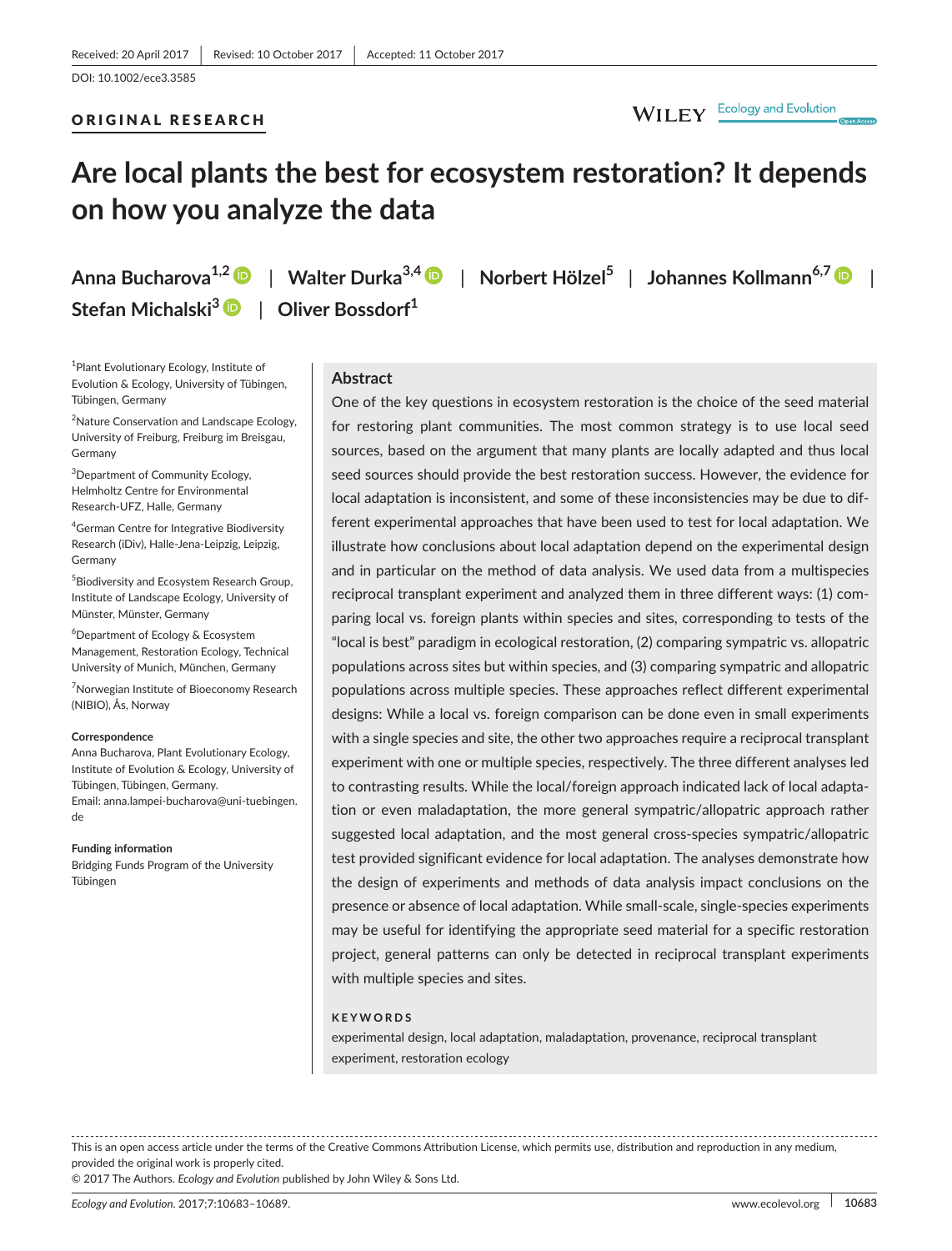## **1** | **INTRODUCTION**

Ecosystem restoration is now globally recognized as a key component in conservation programs and essential for the long-term sustainability of our human-dominated planet (Aronson & Alexander, 2013). In many cases, the critical first step of restoration projects is the reestablishment of native plant communities, with active planting or sowing as common restoration tools.

While there is general agreement on the need for restoration, there is an intensive debate on the origin of the plant material for restoration (Breed, Stead, Ottewell, Gardner, & Lowe, 2013; Broadhurst et al., 2008; Bucharova, 2017; Sgrò, Lowe, & Hoffmann, 2011). One main strategy for the choice of seed material for ecosystem restoration is so-called local provenancing (Hamilton, 2001) that is the use of local seed sources. It is based on a large body of evidence that populations of many plant species are adapted to their local environments, and therefore, local plants have a higher fitness than foreign ones (e.g., Becker, Colling, Dostal, Jakobsson, & Matthies, 2006; Bucharova et al., 2017; Joshi et al., 2001; Raabová, Münzbergová, & Fischer, 2011). Local provenancing is supported by many experts (Bucharova et al., 2017; Kiehl, Kirmer, Donath, Rasran, & Hölzel, 2010; McKay, Christian, Harrison, & Rice, 2005; Vander Mijnsbrugge, Bischoff, & Smith, 2010), but it has also been questioned (e.g., Breed et al., 2013; Broadhurst et al., 2008; Crowe & Parker, 2008; Jones, 2013; Sgrò et al., 2011), because local adaptation is not ubiquitous and local plants do not always perform better than all other ones. Meta-analyses of local adaptation studies found strict evidence of local adaptation in about half of them (Hereford, 2009; Leimu & Fischer, 2008).

The most rigorous method of testing for local adaptation is reciprocal transplant experiments (Blanquart, Kaltz, Nuismer, & Gandon, 2013). Most knowledge on local adaptation comes from such studies of individual species (e.g., Bischoff & Trémulot, 2011; Mendola, Baer, Johnson, & Maricle, 2015; Mathiasen & Premoli, 2016; Evans et al., 2016; Hirst, Sexton, & Hoffmann, 2016; Lu, Parker, Colombo, Man, & Baeten, 2016 and many others). While a classical reciprocal transplant experiment involves at least two origins of a single species transplanted reciprocally to both sites of origin, some studies simplified this design to only multiple origins in one site (Gellie, Breed, Thurgate, Kennedy, & Lowe, 2016; Hancock, Leishman, & Hughes, 2013), whereas others have extended it to multiple origins of multiple species in multiple sites (e.g., Bischoff et al., 2006; Bucharova et al., 2017; Carter & Blair, 2012; Joshi et al., 2001; Körner et al., 2016; Kramer, Larkin, & Fant, 2015).

Data from transplant experiments can be analyzed for local adaptation in three different ways, all of which are commonly used. In the following, we generally use the terminology of Blanquart et al. (2013). First, the "home vs. away" approach compares performance of plants in their local environment to their performance in other environments (Kawecki & Ebert, 2004). This approach has the lowest ability to detect local adaptation (Blanquart et al., 2013), and because it is the least relevant in the context of seed-sourcing strategies for ecosystem restoration, we do not consider it further. Second, the "local vs. foreign" method compares performance of local plants with that of foreign

plants in the local environment (Blanquart et al., 2013). This method in its strictest form was lately used to test the "local is best" paradigm for seed-sourcing strategies in ecological restoration (Gellie et al., 2016; Hancock & Hughes, 2014). Third, the "sympatric vs. allopatric" approach (unfortunately sometimes called "home vs. away" in older studies) uses multiple local populations and compares the general performance of plants growing in their local environments (sympatric) with plants growing outside their local environments (allopatric). Only the last approach allows to detect general patterns in local adaptation as it is not site-specific (Blanquart et al., 2013), as exemplified by Joshi et al. (2001), Bischoff et al. (2006), Hirst et al. (2016), or Bucharova et al. (2017). The analysis approach depends on the experimental design. Single-site studies allow only local/foreign analyses, whereas reciprocal transplants enable both local/foreign and sympatric/allopatric analyses.

In this study, we focused on the potential effects of experimental design and method of data analysis on our conclusions about local adaptation. We used data from a recent reciprocal transplant experiment with multiple grassland species (Bucharova et al., 2017) and analyzed the data in three different ways: (1) comparing local vs. foreign plants within species and sites, (2) comparing sympatric vs. allopatric populations across sites but within species, and (3) comparing sympatric and allopatric populations across multiple species.

# **2** | **METHODS**

### **2.1** | **Data**

We used data from a multispecies transplant experiment that tested for regional adaptation in seven common Central European grassland species (Bucharova et al., 2017). Regional adaptation is a geographically broader analog of local adaptation (Knapp & Rice, 1994). For simplicity, we will refer to the better-established term "local adaptation" throughout this article. The original study included eight origins per species, hereafter called ecotypes, transplanted in twelve replicates to four experimental gardens in Germany (Fig. S1). In May 2013, the seeds of each ecotype were germinated in a glasshouse and 12 seedlings per species and ecotype transplanted into pots filled with a standard potting soil (same pots and soil used in all sites) and placed outside in a randomized design. To avoid drought-related mortality, the pots were watered when needed during the hottest summer period. The plants were harvested in September 2013; for details, see Bucharova et al. (2017).

Here, we simplified the dataset to a full reciprocal design and used only the four ecotypes of the four regions where the experimental gardens were located. Further, we used only six of the seven species, because one species, *Knautia arvensis*, turned out to have different ploidy levels across regions (Durka et al., 2017), which should rather be treated as different taxa (Kolár et al., 2009). The final dataset contained six perennial species: *Arrhenatherum elatius* (L.) P.B. ex J. et C. Presl, *Centaurea jacea* L., *Daucus carota* L.*, Galium album* Mill., *Hypochaeris radicata* L., and *Lychnis flos-cuculi* (L.) Greuter & Burdet (details in Bucharova et al., 2017). For two species (*Galium* and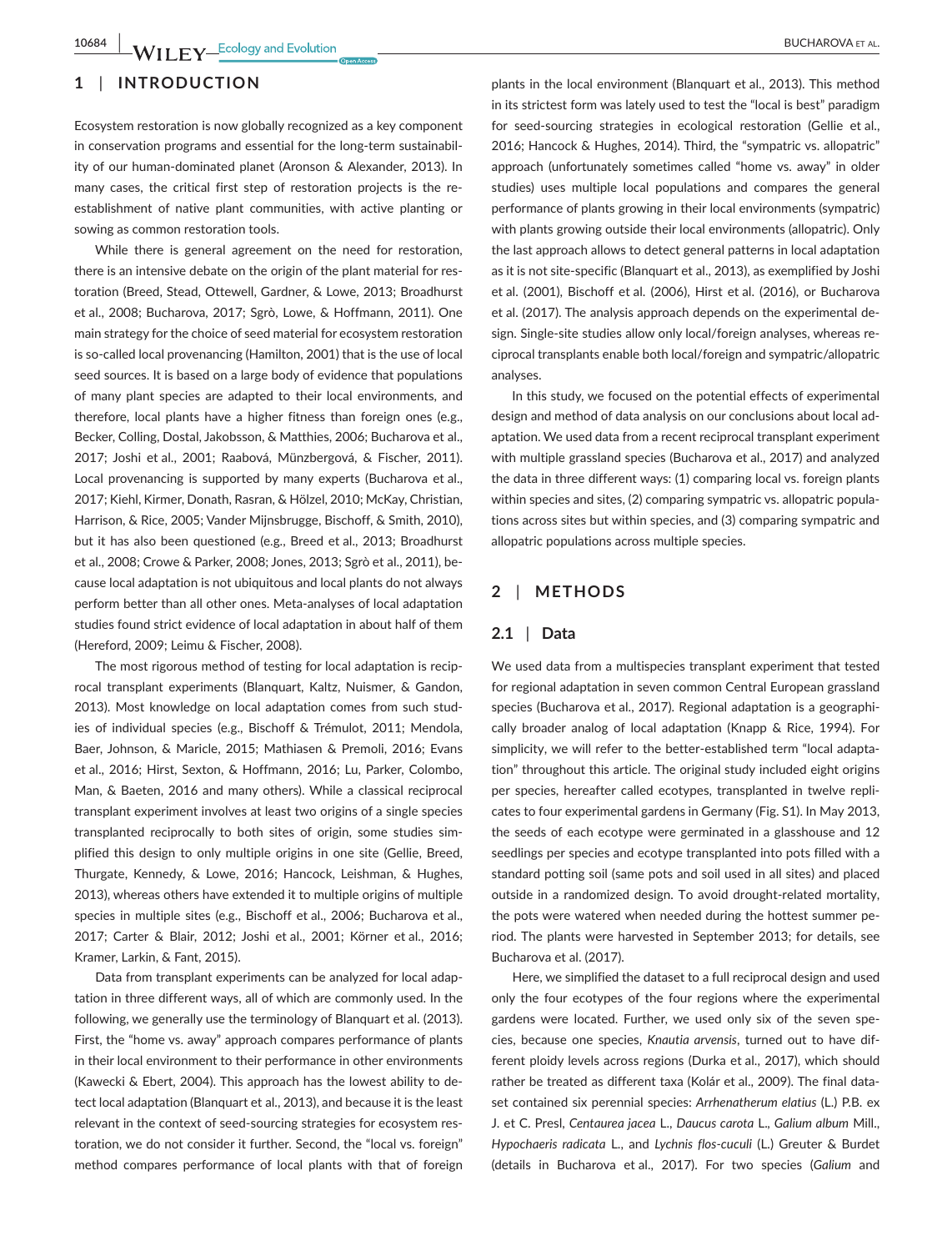*Lychnis*), only seeds from three regions were available, resulting in an overall number of 22 species x garden combinations and 984 plants. As a measure of overall plant performance and proxy for fitness, we used the dry aboveground biomass of plants. Admittedly, biomass may not be the most precise estimate of true fitness, but the main focus of this study is on the method of analysis, which can be applied to any measure of fitness.

# **2.2** | **Data analysis**

First, we analyzed the data using the local/foreign approach, that is, individually for each garden × species combination. For each garden and species, we fitted a linear model with ecotype as explanatory variable. We compared the differences between ecotypes using the Tukey's test in the R package *multcomp*. Cases where the local ecotypes outperformed all nonlocal ecotypes ("local is best") were considered evidence for local adaptation, while cases where at least one of the nonlocal ecotypes significantly outperformed the local one were considered evidence of maladaptation (Hancock et al., 2013).

Second, we analyzed the data using the sympatric/allopatric approach separately for each species using linear mixed models. For each species, the model included garden identity and sympatry/allopatry as fixed factors and ecotype identity as a random factor. To obtain a quantitative measure of the relative advantage of local plants over nonlocal ones, we used the effect sizes, expressed as the percentage difference between plants growing in sympatry vs. allopatry. The original sympatry/allopatry approach recommends including ecotype identity as a fixed factor to correct for ecotype quality (Blanquart et al., 2013). This makes sense when investigating evolutionary processes, but here we focused on the identification of the most suitable material for restoration, and differences in ecotype quality are a reality that must be considered in such practical decisions. Therefore, we included ecotype identity as a random factor, to correct for the variance but not for the mean of ecotype performance (Korner-Nievergelt et al., 2015).

Third, we carried out a sympatric/allopatric analysis across all species to test for a general pattern of local adaptation. Because the species differed in size, we standardized all biomasses by subtracting the mean and dividing by standard deviation within each species prior to the analysis. The biomass of each species thus had a mean of 0 and a standard deviation of 1. We used linear mixed models with garden identity and sympatry/allopatry as fixed factors and ecotype identity nested within species as random factors.

To evaluate model fit, we calculated  $R^2$  for all models. For the simple linear models (first approach), we obtained *R*<sup>2</sup> directly from the model summaries. For the linear mixed models (second and third approach), we calculated approximate conditional R<sup>2</sup>, that is, a proportion of variance explained by both random and fixed factors, using the *MuMIn* package in R.

To obtain a measure of confidence of the effects sizes derived from the mixed models (second and third approach), we used Bayesian model inference (Korner-Nievergelt et al., 2015). From the maximumlikelihood estimates of each model and using a noninformative prior, we calculated the posterior distributions represented by 10,000 random samples from this distribution (*sim* function in the R package *arm*; for details see Korner-Nievergelt et al. (2015)). From these posterior distributions, we then derived 95% credible intervals, the Bayesian analogues of confidence intervals. Finally, we calculated the posterior probability that plants growing in sympatry produce more biomass than plants growing in allopatry. If a posterior probability was greater than 0.95, we considered this evidence of local adaptation, and if the probability was below 0.05, we considered the results as evidence for maladaptation. This approach is generally more reliable for testing the significance of fixed factors in GLMM than the *P*-values of classical likelihood-ratio tests (Bolker et al., 2009).

Admittedly, a model that tests sympatric/allopatric across all the species has greater statistical power than models testing the same in individual species, that is, using only subsets of the same data. To be sure that our results were not driven solely by differences in statistical power, we resampled the data in the sympatric/allopatric analysis so that the number of replicates equaled that of the individual species models, and we used these data to refit the cross-species model. We repeated this procedure 10,000 times and calculated the proportion of permutations in which the effect size based on the resampled data pointed toward an advantage of plants grown in sympatry.

# **3** | **RESULTS**

Using the simple local/foreign approach, we found evidence for "local is best," that is, the local ecotype performs significantly better than all foreign ecotypes, only for one species and this only in two gardens. On the other hand, we found support for "nonlocal is best," that is, at least one nonlocal ecotype is significantly better than the local one, for each of three species in one garden. For the majority of species and garden combinations, there were no significant differences between local and nonlocal ecotypes (Figure 1). When we analyzed the same data using the sympatric/allopatric approach separately for each species, we found that in two of six species the plants growing in sympatry (i.e., local) produced significantly more biomass than plants growing in allopatry (i.e., nonlocal), and in the other four species, there were no significant differences (Figure 2). When we analyzed all data together, we found that across all six species plants growing in sympatry (i.e., local ecotypes) produced significantly more biomass than plants growing in allopatry (Figure 3). Resampling the dataset provided similar results for the sympatry/allopatry test: In 95% of the permutations, the effect size pointed toward an advantage of plants growing in sympatry.

# **4** | **DISCUSSION**

The debate on seed-sourcing strategies for ecosystem restoration largely depends on the outcome of studies testing for local adaptation (Breed et al., 2013; Broadhurst et al., 2008). Here, we demonstrated that our ability to detect local adaptation critically depends on the experimental design and method of data analysis. While in our dataset,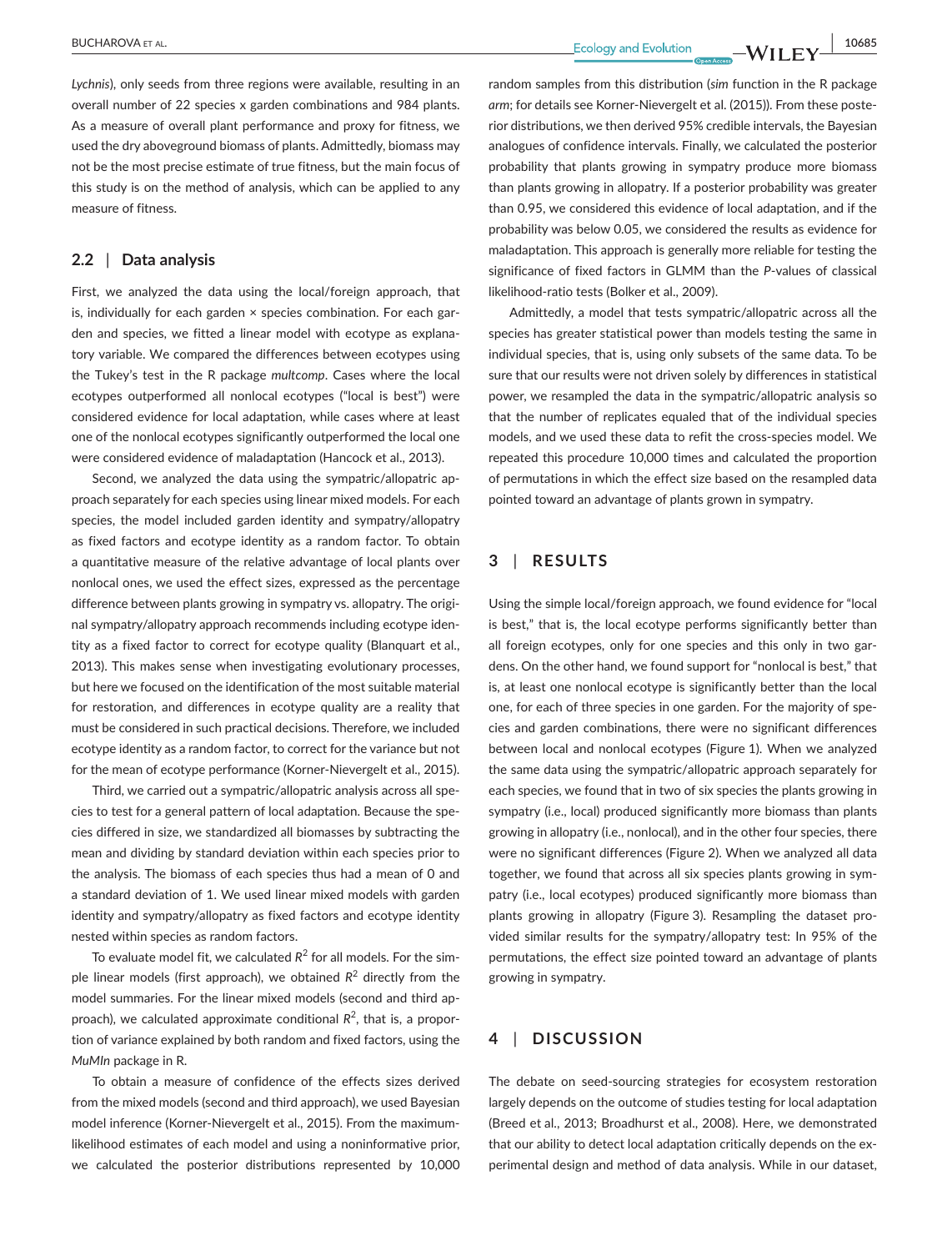

different ecotypes in different gardens, separately for each species (mean ± *SE*). Capital letters indicate the four study sites, each in a different region: F = Freising, H = Halle, M = Münster, T = Tübingen. Bars with thick borders indicate the respective local ecotype in a site. Different small letters above the bars indicate significant differences between ecotypes (*p* < .05). Blue quadrats represent cases where local ecotypes significantly outperformed all nonlocal ecotypes in a site, supporting "local is best." Red triangles are cases where local ecotypes were significantly outperformed by at least one nonlocal ecotype, supporting "nonlocal is best." For statistical details, see Tables S1 and S2

FIGURE 1 The performances of

the simplest, but frequently used, "local is best" approach rather indicated disadvantages of local ecotypes, the most comprehensive test provided evidence for local adaptation.

### **4.1** | **Why are the results different?**

When we analyzed the data as it would be done in a single-site experiment (Gellie et al., 2016; Hancock et al., 2013), or in a multiple-site transplant experiment analyzed with the local/foreign approach (the strict definition of local adaptation in the meta-analysis of Leimu and Fischer (2008)), the results suggested a more frequent disadvantage than advantage of local ecotypes (Figure 1). It is important to understand that this approach is very conservative, because to accept "local is best," each local ecotype must perform better than all nonlocal ecotypes, while to reject it, it is sufficient that only one of the nonlocal ecotypes performs better than the local one. Under such strict criteria, the "local is best" paradigm is more likely to be rejected than to be accepted.

While the local/foreign analysis rather pointed to a lack of local adaptation or even local maladaptation, the sympatry/allopatry approach more frequently indicated local adaptation, and never maladaptation. This discrepancy is likely because the first approach compares values for specific ecotypes in individual gardens, whereas the latter one

compares *averages* across multiple gardens and ecotypes (Blanquart et al., 2013). Thus, the local ecotype does not always need to be the best one, and even if individual nonlocal ecotypes perform better in some places, the local ecotypes could still be *on average* a better choice than the *average* nonlocal ecotype.

The evidence for local adaptation was stronger when sympatry/ allopatry was evaluated across all species, than when it was tested for each species separately (Figures 2 and 3). Part of this might be explained by the increase of statistical power in multispecies compared to single-species analyses. However, given the 99.9% posterior probability of difference in the multispecies test, the results of the permutation test on resampled data, and the fact that in the single-species analyses several nonsignificant ones also pointed toward local adaptation, we are confident that the significant multispecies comparison described a true general pattern across the tested species.

# **4.2** | **Testing for local adaptation in a restoration context**

The choice of experimental design and the data analysis approach decisively influence the interpretation of studies that test for local adaptation in a restoration context. Simple experiments that transplant multiple ecotypes into only one experimental site (Gellie et al., 2016;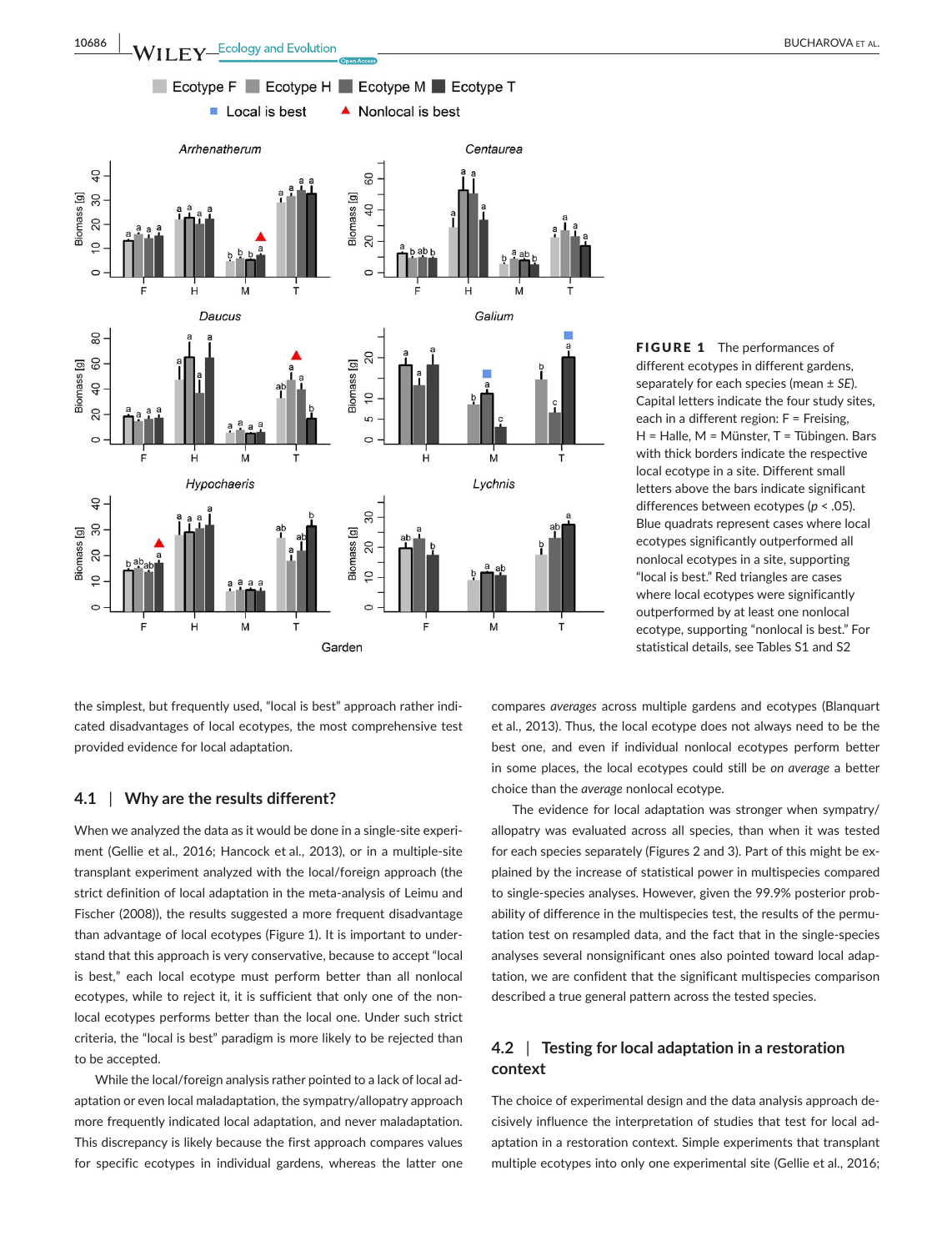



FIGURE 2 The difference in percentage biomass between plants growing in sympatry vs. allopatry, with positive values indicating higher performance of plants growing in sympatry and negative values indicating higher performance in allopatry. Dots are effect size, and lines are credible intervals. Significant results are indicated by filled dots. The posterior probabilities that the values are positive: *Arrhenatherum p* = .427, *Centaurea p* = .883, *Daucus p* = .332, *Galium p* > .999, *Hypochaeris p* = .862*,* and *Lychnis p = .996*. See Table S2 for the model fits of each model

Hancock et al., 2013) can be interpreted solely in their local context in testing whether the *particular ecotype* performs better at this *particular site*. Such studies may be useful for identification of the best plant material for a specific restoration project, but their results should not be generalized beyond the particular site and species.

Results that can be generalized at species level require reciprocal transplant experiments, multiple planting sites, and an appropriate data analysis. The local/foreign method at a single site is inappropriate here, because it may not reveal the general pattern of local adaptation. In contrast, the sympatric/allopatric approach combines the information from all transplant sites into one model (Blanquart et al., 2013). If local adaptation is confirmed, as in this study, local ecotypes will perform *on average* better than a randomly chosen nonlocal ecotype. However, this does not mean that local ecotypes will always perform best. Ideally, we would be able to distinguish between the nonlocal ecotypes and predict which of them will perform better than the local one. Studies using indices of geographical distance or environmental similarity (Bischoff et al., 2006; Bucharova et al., 2017; Fenster & Galloway, 2000) suggest to use the closest ecotype, or an ecotype from a site with most similar environmental conditions, that is, the local one. Consequently, the use of the local ecotype is the safest choice.

Similar to the prediction of within-species patterns from single-site studies, it is impossible to predict a general, multiple-species pattern from single-species studies, because a lack of local adaptation in individual

FIGURE 3 The performance of sympatric (local) vs. allopatric (nonlocal) ecotypes across all species and gardens. The plotted values represent the fitted values of the models; vertical bars represent credible intervals, and different letters indicate significant differences. The posterior probability that plants in sympatry produce more biomass than plants in allopatry is *p* = .999. Model fit in Table S2

species does not mean a general lack of local adaptation in the study system (compare Figures 2 and 3). The best approach to test for general patterns of local adaptation, for example, for communities of species-rich grasslands, is to involve multiple species and multiple transplant sites, ideally followed over several years (van Kleunen, Dawson, Bossdorf, & Fischer, 2014). Only complex reciprocal transplant experiments will provide the knowledge necessary to develop general guidelines for seedsourcing strategies in ecological restoration.

#### **ACKNOWLEDGMENTS**

AB thanks the Bridging Funds Program of the University Tübingen for financial support. An earlier version of the manuscript greatly benefitted from comments by David Moreno Mateos and three anonymous reviewers.

#### **CONFLICT OF INTEREST**

None declared.

### **AUTHOR CONTRIBUTION**

AB conceived the idea, performed the analyses, and wrote the first draft. WD, NH, JK, SM, and OB contributed to discussion and manuscript writing.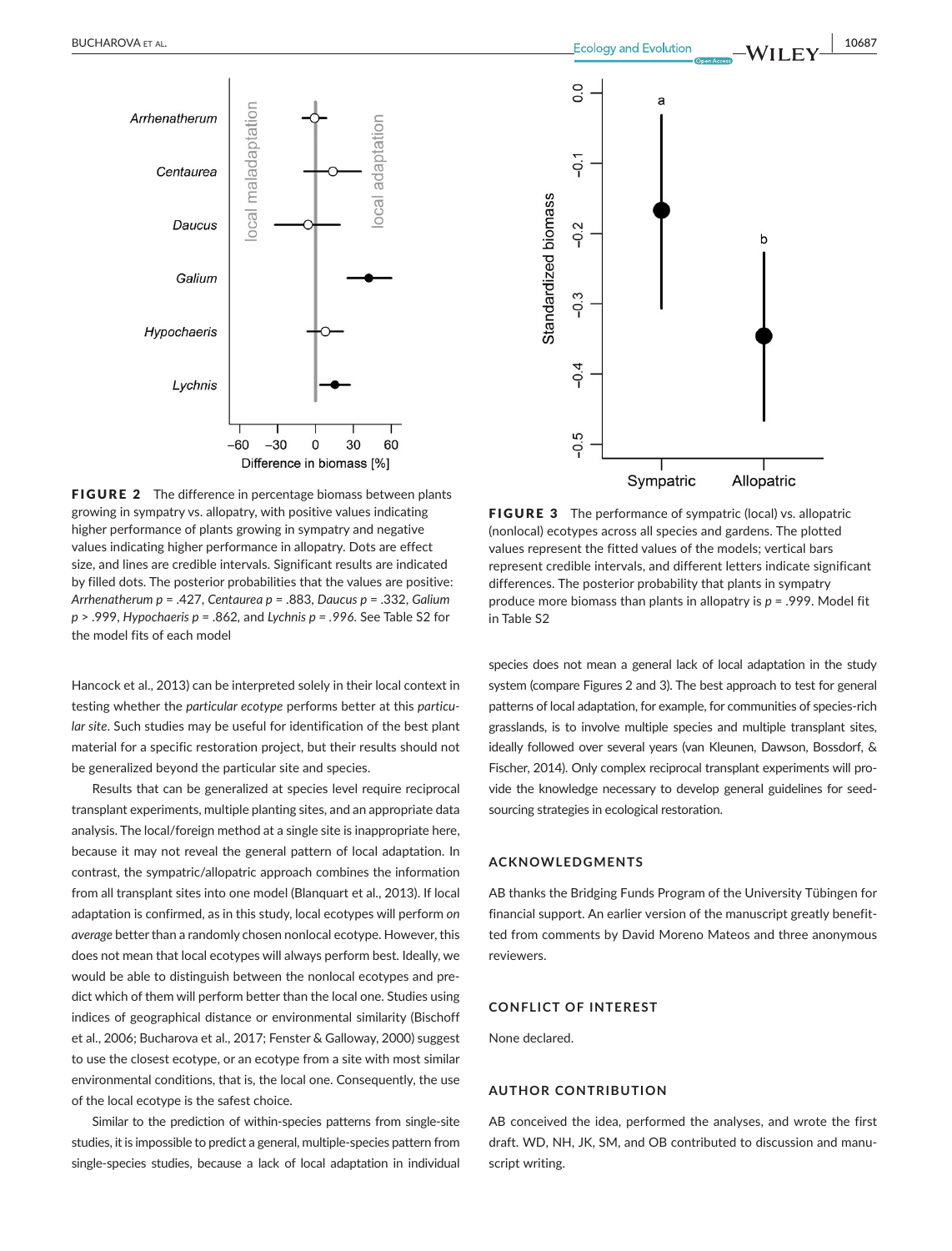#### **ORCID**

*Anna Bucharov[a](http://orcid.org/0000-0002-5468-5426)* <http://orcid.org/0000-0002-5468-5426> *Stefan Michalski* <http://orcid.org/0000-0002-8969-7355> *Walter Durka* <http://orcid.org/0000-0002-6611-2246> *Johannes Kollmann* <http://orcid.org/0000-0002-4990-3636>

#### **REFERENCES**

- Aronson, J., & Alexander, S. (2013). Ecosystem restoration is now a global priority: Time to roll up our sleeves. *Restoration Ecology*, *21*, 293–296. <https://doi.org/10.1111/rec.2013.21.issue-3>
- Becker, U., Colling, G., Dostal, P., Jakobsson, A., & Matthies, D. (2006). Local adaptation in the monocarpic perennial *Carlina vulgaris* at different spatial scales across Europe. *Oecologia*, *150*, 506–518. [https://doi.](https://doi.org/10.1007/s00442-006-0534-9) [org/10.1007/s00442-006-0534-9](https://doi.org/10.1007/s00442-006-0534-9)
- Bischoff, A., Crémieux, L., Smilauerova, M., Lawson, C. S., Mortimer, S. R., Dolezal, J., … Müller-Schärer, H. (2006). Detecting local adaptation in widespread grassland species – The importance of scale and local plant community. *Journal of Ecology*, *94*, 1130–1142. [https://doi.](https://doi.org/10.1111/jec.2006.94.issue-6) [org/10.1111/jec.2006.94.issue-6](https://doi.org/10.1111/jec.2006.94.issue-6)
- Bischoff,A., & Trémulot, S. (2011). Differentiation and adaptation in *Brassica nigra* populations: Interactions with related herbivores. *Oecologia*, *165*, 971–981. <https://doi.org/10.1007/s00442-010-1798-7>
- Blanquart, F., Kaltz, O., Nuismer, S. L., & Gandon, S. (2013). A practical guide to measuring local adaptation. *Ecology Letters*, *16*, 1195–1205. [https://](https://doi.org/10.1111/ele.2013.16.issue-9) [doi.org/10.1111/ele.2013.16.issue-9](https://doi.org/10.1111/ele.2013.16.issue-9)
- Bolker, B. M., Brooks, M. E., Clark, C. J., Geange, S. W., Poulsen, J. R., Stevens, M. H. H., & White, J.-S. S. (2009). Generalized linear mixed models: A practical guide for ecology and evolution. *Trends in Ecology & Evolution*, *24*, 127–135. [https://doi.org/10.1016/j.](https://doi.org/10.1016/j.tree.2008.10.008) [tree.2008.10.008](https://doi.org/10.1016/j.tree.2008.10.008)
- Breed, M. F., Stead, M. G., Ottewell, K. M., Gardner, M. G., & Lowe, A. J. (2013). Which provenance and where? Seed sourcing strategies for revegetation in a changing environment. *Conservation Genetics*, *14*, 1–10. <https://doi.org/10.1007/s10592-012-0425-z>
- Broadhurst, L. M., Lowe, A., Coates, D. J., Cunningham, S. A., McDonald, M., Vesk, P. A., & Yates, C. (2008). Seed supply for broadscale restoration: Maximizing evolutionary potential. *Evolutionary Applications*, *1*, 587–597. <https://doi.org/10.1111/j.1752-4571.2008.00045.x>
- Bucharova, A. (2017). Assisted migration within species range ignores biotic interactions and lacks evidence. *Restoration Ecology*, *25*, 14–18. <https://doi.org/10.1111/rec.12457>
- Bucharova, A., Michalski, S., Hermann, J.-M., Heveling, K., Durka, W., Hölzel, N., … Bossdorf, O. (2017). Genetic differentiation and regional adaptation among seed origins used for grassland restoration: Lessons from a multi-species transplant experiment. *Journal of Applied Ecology*, *54*, 127–136. <https://doi.org/10.1111/1365-2664.12645>
- Carter, D., & Blair, J. (2012). Seed source affects establishment and survival for three grassland species sown into reciprocal common gardens. *Ecosphere*, *3*, 1–10. <https://doi.org/10.1890/es12-00223.1>
- Crowe, K. A., & Parker, W. H. (2008). Using portfolio theory to guide reforestation and restoration under climate change scenarios. *Climatic Change*, *89*, 355–370. [https://doi.org/10.1007/](https://doi.org/10.1007/s10584-007-9373-x) [s10584-007-9373-x](https://doi.org/10.1007/s10584-007-9373-x)
- Durka, W., Michalski, S., Berendzen, K., Bucharová, A., Hermann, J., Hölzel, N., & Kollmann, J. (2017). Genetic differentiation among multiple common grassland plants supports seed transfer zones for ecological restoration. *Journal of Applied Ecology*, *54*, 116–126. [https://doi.](https://doi.org/10.1111/1365-2664.12636) [org/10.1111/1365-2664.12636](https://doi.org/10.1111/1365-2664.12636)
- Evans, L. M., Kaluthota, S., Pearce, D. W., Allan, G. J., Floate, K., Rood, S. B., & Whitham, T. G. (2016). Bud phenology and growth are subject to divergent selection across a latitudinal gradient in *Populus*

*angustifolia* and impact adaptation across the distributional range and associated arthropods. *Ecology and Evolution*, *6*, 4565–4581. [https://](https://doi.org/10.1002/ece3.2016.6.issue-13) [doi.org/10.1002/ece3.2016.6.issue-13](https://doi.org/10.1002/ece3.2016.6.issue-13)

- Fenster, C. B., & Galloway, L. F. (2000). Population differentiation in an annual legume: Genetic architecture. *Evolution*, *54*, 1157–1172. [https://](https://doi.org/10.1111/evo.2000.54.issue-4) [doi.org/10.1111/evo.2000.54.issue-4](https://doi.org/10.1111/evo.2000.54.issue-4)
- Gellie, N. J. C., Breed, M. F., Thurgate, N., Kennedy, S. A., & Lowe, A. J. (2016). Local maladaptation in a foundation tree species: Implications for restoration. *Biological Conservation*, *203*, 226–232. [https://doi.](https://doi.org/10.1016/j.biocon.2016.08.036) [org/10.1016/j.biocon.2016.08.036](https://doi.org/10.1016/j.biocon.2016.08.036)
- Hamilton, N. R. S. (2001). Is local provenance important in habitat creation? A reply. *Journal of Applied Ecology*, *38*, 1374–1376. [https://doi.](https://doi.org/10.1046/j.0021-8901.2001.00670.x) [org/10.1046/j.0021-8901.2001.00670.x](https://doi.org/10.1046/j.0021-8901.2001.00670.x)
- Hancock, N., & Hughes, L. (2014). Turning up the heat on the provenance debate: Testing the 'local is best' paradigm under heatwave conditions. *Austral Ecology*, *39*, 600–611. [https://doi.org/10.1111/aec.2014.39.](https://doi.org/10.1111/aec.2014.39.issue-5) [issue-5](https://doi.org/10.1111/aec.2014.39.issue-5)
- Hancock, N., Leishman, M. R., & Hughes, L. (2013). Testing the 'local provenance' paradigm: A common garden experiment in Cumberland Plain Woodland, Sydney, Australia. *Restoration Ecology*, *21*, 569–577. [https://](https://doi.org/10.1111/rec.2013.21.issue-5) [doi.org/10.1111/rec.2013.21.issue-5](https://doi.org/10.1111/rec.2013.21.issue-5)
- Hereford, J. (2009). A quantitative survey of local adaptation and fitness trade-offs. *The American Naturalist*, *173*, 579–588. [https://doi.](https://doi.org/10.1086/597611) [org/10.1086/597611](https://doi.org/10.1086/597611)
- Hirst, M. J., Sexton, J. P., & Hoffmann, A. A. (2016). Extensive variation, but not local adaptation in an Australian alpine daisy. *Ecology and Evolution*, *6*, 5459–5472. <https://doi.org/10.1002/ece3.2294>
- Jones, T. A. (2013). Ecologically appropriate plant materials for restoration applications. *BioScience*, *63*, 211–219. [https://doi.org/10.1525/](https://doi.org/10.1525/bio.2013.63.3.9) [bio.2013.63.3.9](https://doi.org/10.1525/bio.2013.63.3.9)
- Joshi, J., Schmid, B., Caldeira, M. C., Dimitrakopoulos, P. G., Good, J., Harris, R., … Lawton, J. H. (2001). Local adaptation enhances performance of common plant species. *Ecology Letters*, *4*, 536–544. [https://doi.](https://doi.org/10.1046/j.1461-0248.2001.00262.x) [org/10.1046/j.1461-0248.2001.00262.x](https://doi.org/10.1046/j.1461-0248.2001.00262.x)
- Kawecki, T. J., & Ebert, D. (2004). Conceptual issues in local adaptation. *Ecology Letters*, *7*, 1225–1241. [https://doi.org/10.1111/](https://doi.org/10.1111/ele.2004.7.issue-12) [ele.2004.7.issue-12](https://doi.org/10.1111/ele.2004.7.issue-12)
- Kiehl, K., Kirmer, A., Donath, T. W., Rasran, L., & Hölzel, N. (2010). Species introduction in restoration projects – Evaluation of different techniques for the establishment of semi-natural grasslands in Central and Northwestern Europe. *Basic and Applied Ecology*, *11*, 285–299. [https://](https://doi.org/10.1016/j.baae.2009.12.004) [doi.org/10.1016/j.baae.2009.12.004](https://doi.org/10.1016/j.baae.2009.12.004)
- Knapp, E. E., & Rice, K. J. (1994). Starting from seed: Genetic issues in using native grasses for restoration. *Restoration and Management Notes*, *12*, 40–45. <https://doi.org/10.3368/er.12.1.40>
- Kolár, F., Stech, M., Trávnícek, P., Rauchová, J., Urfus, T., Vít, P., … Suda, J. (2009). Towards resolving the *Knautia arvensis* agg. (Dipsacaceae) puzzle: Primary and secondary contact zones and ploidy segregation at landscape and microgeographic scales. *Annals of Botany*, *103*, 963– 974. <https://doi.org/10.1093/aob/mcp016>
- Körner, C., Basler, D., Hoch, G., Kollas, C., Lenz, A., Randin, C. F., … Zimmermann, N. E. (2016). Where, why and how? Explaining the lowtemperature range limits of temperate tree species. *Journal of Ecology*, *104*, 1076–1088. <https://doi.org/10.1111/1365-2745.12574>
- Korner-Nievergelt, F., Roth, T., von Felten, S., Guelat, J., Almasi, B., & Korner-Nievergelt, P. (2015). *Bayesian data analysis in ecology using linear models with R, BUGS, and Stan*. Oxford: Elsevier.
- Kramer, A. T., Larkin, D. J., & Fant, J. B. (2015). Assessing potential seed transfer zones for five forb species from the Great Basin floristic region, USA. *Natural Areas Journal*, *35*, 174–188. [https://doi.](https://doi.org/10.3375/043.035.0119) [org/10.3375/043.035.0119](https://doi.org/10.3375/043.035.0119)
- Leimu, R., & Fischer, M. (2008). A meta-analysis of local adaptation in plants. *PLoS ONE*, *3*, e4010. <https://doi.org/10.1371/journal.pone.0004010>
- Lu, P., Parker, W. C., Colombo, S. J., Man, R., & Baeten, L. (2016). Restructuring tree provenance test data to conform to reciprocal